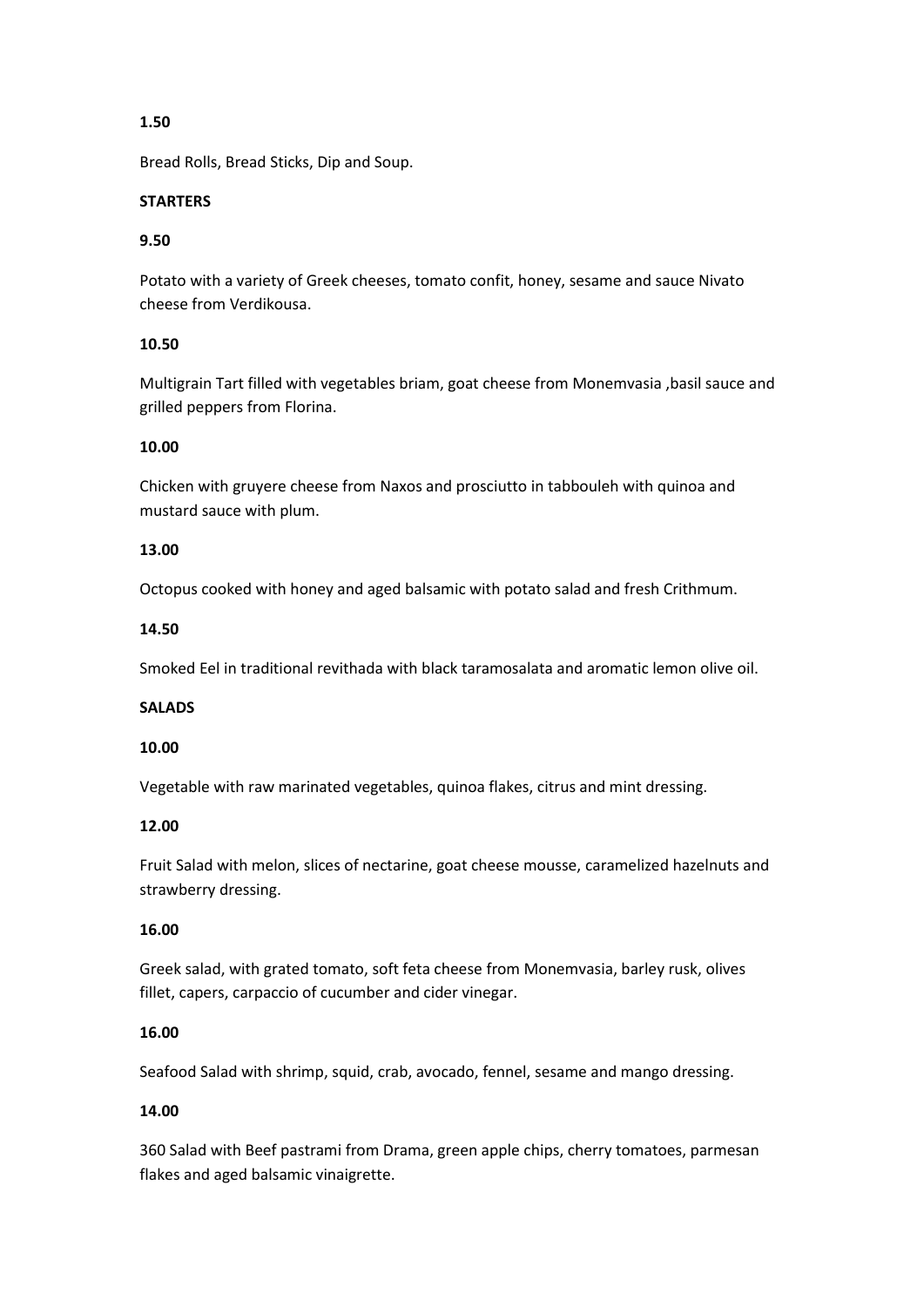### **PASTA – RISOTTO**

## **15.00**

Risotto with variety of fresh and dried mushrooms, fresh thyme and crispy parmesan biscuit.

### **16.00**

Papardelle with Rooster in wine sauce, onions shallots and goat cheese from Monemvasia.

### **17.00**

Shrimp Kritharoto (a Greek version of Risotto) with tomato confit, anise flavor and light sauce of katiki cheese from Domokos

### **MAIN COURSES**

### **16.00**

Moussaka with sweet Trachana, grilled eggplant, zucchini, potato and tomato sauce with fresh basil.

### **18.00**

Chicken rump and steak with halloumi, smoked eggplant nest with mashed red pepper from Florina and cremolata sauce flavored with fresh herbs.

#### **20.00**

Pork Tenderloin in Mavrodafni sauce with mashed Colocasia, broccoli and potatoes alymet.

#### **21.00**

Lamb in vine leaves, with ladotiri cheese from Mytilene, gratin of baby potatoes, mushrooms, crispy leeks and sauce of honey and rosemary.

#### **25.00**

Rib of Organic Beef in Mediterranean marinade with potato, roasted red pepper of Florina, yogurt sauce and herb butter.

#### **18.00**

Black Angus Burger with cheddar cheese, smoked bacon, caramelized onions Iceberg lettuce, tomato, served with unpeeled fried potatoes and mustard sauce.

# **22.00**

Salmon Souvlaki with zucchini, black risotto, steam asparagus, Brick and tangerine sauce.